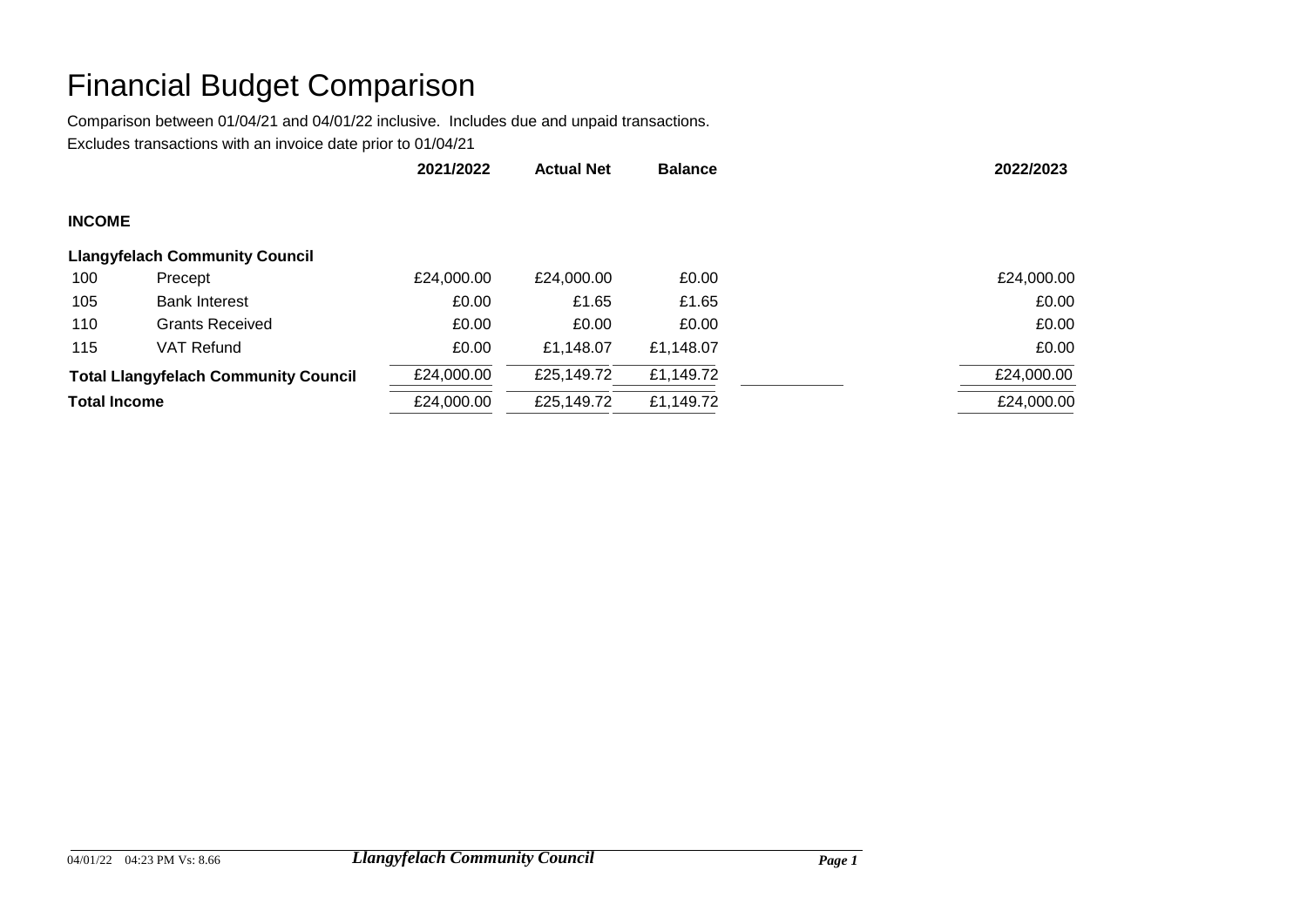## Financial Budget Comparison

Comparison between 01/04/21 and 04/01/22 inclusive. Includes due and unpaid transactions.

Excludes transactions with an invoice date prior to 01/04/21

|                    |                                          | 2021/2022 | <b>Actual Net</b> | <b>Balance</b> | 2022/2023  |
|--------------------|------------------------------------------|-----------|-------------------|----------------|------------|
| <b>EXPENDITURE</b> |                                          |           |                   |                |            |
|                    | <b>Llangyfelach Community Council</b>    |           |                   |                |            |
| 1000               | <b>Salaries</b>                          | £5,000.00 | £3,661.21         | £1,338.79      | £5,500.00  |
| 1001               | <b>NIC</b>                               | £1,200.00 | £915.00           | £285.00        | £1,350.00  |
| 1005               | <b>Pension Contribution</b>              | £1,800.00 | £1,433.43         | £366.57        | £2,100.00  |
| 1007               | Payroll Provision                        | £140.00   | £144.00           | $-£4.00$       | £160.00    |
| 1010               | Admin & Clerks Expenses                  |           |                   |                |            |
| 1010/1             | <b>Stamps</b>                            | £100.00   | £1.53             | £98.47         | £50.00     |
| 1010/2             | <b>Clerks Mileage</b>                    | £100.00   | £0.00             | £100.00        | £100.00    |
| 1010/3             | Stationery                               | £800.00   | £0.00             | £800.00        | £500.00    |
| 1010               | Total                                    | £1,000.00 | £1.53             | £998.47        | £650.00    |
| 1020               | Hire of Church Hall                      | £500.00   | £240.00           | £260.00        | £600.00    |
| 1030               | Insurance                                | £400.00   | £406.77           | $-£6.77$       | £425.00    |
| 1040               | <b>Internal Audit</b>                    | £200.00   | £300.00           | $-E100.00$     | £300.00    |
| 1050               | <b>External Audit</b>                    | £500.00   | £0.00             | £500.00        | £500.00    |
| 1060               | <b>Council Area Improvements</b>         | £325.00   | £4,497.48         | $-E4,172.48$   | £12,000.00 |
| 1070               | ICT Software, Equipment &<br>Support     |           |                   |                |            |
| 1070/1             | Equipment                                | £150.00   | £24.79            | £125.21        | £150.00    |
| 1070/2             | Support                                  | £150.00   | £0.00             | £150.00        | £150.00    |
| 1070/3             | Microsoft 365                            | £79.99    | £66.66            | £13.33         | £90.00     |
| 1070/4             | <b>EDGE IT Systems</b>                   | £540.00   | £214.00           | £326.00        | £600.00    |
| 1070               | Total                                    | £919.99   | £305.45           | £614.54        | £990.00    |
| 1080               | <b>Councillors Allowances</b>            |           |                   |                |            |
| 1080/1             | Chair of Council                         | £1,500.00 | £0.00             | £1,500.00      | £1,500.00  |
| 1080/2             | Vice-Chair of Council                    | £500.00   | £0.00             | £500.00        | £500.00    |
| 1080/3             | <b>Cllrs - Specific Responsibilities</b> | £2,500.00 | £0.00             | £2,500.00      | £2,500.00  |

04/01/22 04:24 PM Vs: 8.66 *Llangyfelach Community Council Page 2*